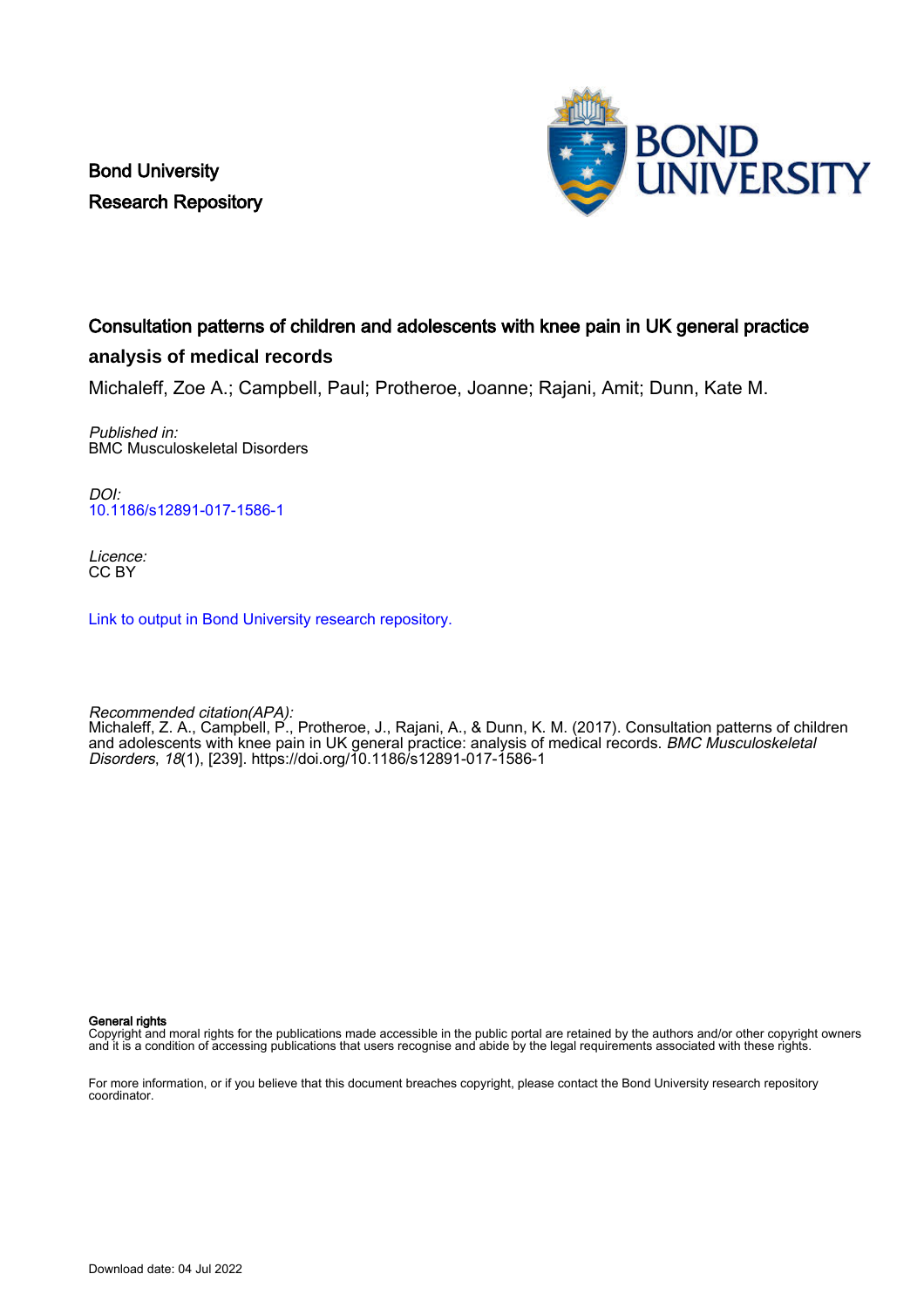# **RESEARCH ARTICLE Example 2014 12:30 The Contract of Contract ACCESS**



# Consultation patterns of children and adolescents with knee pain in UK general practice: analysis of medical records

Zoe A. Michaleff\* , Paul Campbell, Joanne Protheroe, Amit Rajani and Kate M. Dunn

# Abstract

**Background:** Knee problems are common in children and adolescents. Despite this, little is known about the epidemiology of knee problems in children and adolescents who consult in general practice. The aim of this study was to describe consultations by children and adolescents about knee problems in general practice, and examine patterns of patient presentations and consultations by age group, sex and area of socio-economic deprivation.

Methods: Consultations records specific to the knee region were extracted from a general practice consultation database (CiPCA) over a one year period. Knee consultation codes were organised into 'symptom' or 'diagnosis' (sub-categorised: 'trauma', 'non-trauma') categories. Descriptive statistics were used to describe patient presentations and number of consultations overall, and stratified analysis carried out on age group, sex, and area of socio-economic deprivation.

Results: Out of all musculoskeletal consultations, knee problems were the fourth most common patient presentation, responsible for the second highest number of consultations. Patient presentations and consultations increased up to age 12–15 years and then stabilised. Symptoms codes e.g. 'knee pain' were used more commonly than diagnosis codes e.g. 'knee sprain' overall. However, symptom code use declined as age increased, more symptom codes were used in girls compared to boys, and more diagnosis codes were used in patients from areas of high socio-economic deprivation.

**Conclusions:** This study provides insight into the epidemiology of knee problems in children and adolescents in general practice. Future research is needed to improve our understanding of the knee problems encountered by GPs, and the influence socio-economic deprivation has on consultations.

Key words: Child, Adolescent, Knee pain, Musculoskeletal pain, Epidemiology, Medical record data

# Background

Musculoskeletal problems are one of the leading causes of years lived with disability and are associated with significant individual, social and financial burden worldwide [\[1\]](#page-11-0). While there is extensive research into musculoskeletal problems in adults, our current understanding of the epidemiology, burden and treatment of musculoskeletal problems in children and adolescents is much more limited [\[2, 3\]](#page-11-0). Surveys show that up to 50% of children and adolescents report musculoskeletal pain in any 1 month, and while many of these conditions are assumed to be self-limiting, as many

as 50% of this population will experience chronic or recurrent pain [\[4, 5](#page-11-0)]. The impact of musculoskeletal pain on children and adolescents can extend beyond their normal daily routine of school, social and sports participation, and result in medication use, health care seeking and substantial health care costs [\[6](#page-11-0)–[9](#page-11-0)].

General practitioners (GP) are usually the first to assess, treat and manage children with musculoskeletal problems. Nationally representative data from Australia, Spain and the UK suggest that the annual consultation prevalence of musculoskeletal problems in children and adolescents is between 4 and 8% [\[7](#page-11-0), [10, 11](#page-11-0)]. These studies consistently identified lower limb problems, in particular foot and knee orrespondence: zmichaleff@keele.ac.uk<br>Arthritis Research UK Primary Care Centre. Research Institute for Primary Care **\* problems, to be the most common body sites children** 



© The Author(s). 2017 **Open Access** This article is distributed under the terms of the Creative Commons Attribution 4.0 International License [\(http://creativecommons.org/licenses/by/4.0/](http://creativecommons.org/licenses/by/4.0/)), which permits unrestricted use, distribution, and reproduction in any medium, provided you give appropriate credit to the original author(s) and the source, provide a link to the Creative Commons license, and indicate if changes were made. The Creative Commons Public Domain Dedication waiver [\(http://creativecommons.org/publicdomain/zero/1.0/](http://creativecommons.org/publicdomain/zero/1.0/)) applies to the data made available in this article, unless otherwise stated.

Arthritis Research UK Primary Care Centre, Research Institute for Primary Care and Health Sciences, Keele University, Keele, Staffordshire ST5 5BG, UK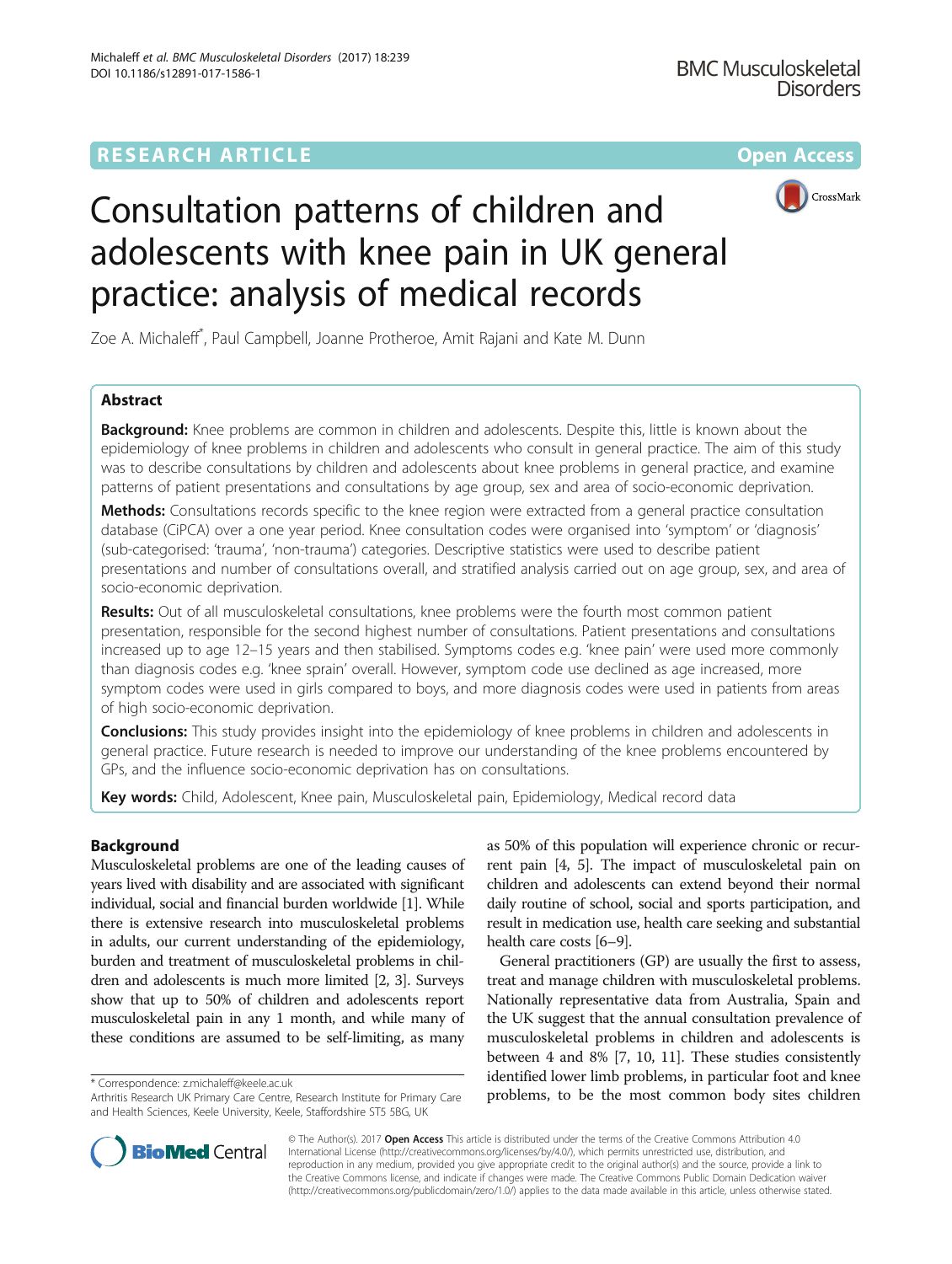consulted their GP about, regardless of age group or sex. Interestingly, knee problems were the only body region for which boys were consistently more likely to consult than girls [[7](#page-11-0), [10](#page-11-0), [12\]](#page-11-0). While this suggests that there is a difference in consultation rates between boys and girls repeat consultations are often discounted in these studies and they do not provide any information as to the actual clinical caseload (i.e. total number of consultations) knee problems in children and adolescents have for GPs and it is not known whether the same sex trends would be identified. Considering the poor long-term prognosis of knee pain in this population it is particularly important to account for repeat consultations and the impact these have on GPs clinical caseload.

There is currently limited evidence and understanding about the general population prevalence of healthcare consultations for knee problems by children and adolescents in general practice and the characteristics of these consultations. This includes uncertainty as to how consultations are recorded by GPs (i.e. use of a specific diagnosis code that can explain a patients presenting problem e.g. 'patella dislocation', compared to a nonspecific symptom code that provides no information on the diagnosis or cause of the problem e.g. 'knee pain'), the extent to which knee problems are diagnosed by GPs and, whether recording of consultations vary for patients of differing age, sex or socio-economic deprivation. Such information may be important in term of the implications for patient's management in primary care and their prognosis. The diagnosis of knee problems is often a challenge for health practitioners for a number of reasons including non-specific symptoms such as 'knee pain' being commonly reported by patients and indicative of a wide range knee problems and clinical tests either being of limited diagnostic value or not available (e.g. 'patellofemoral pain' is a common condition in adolescents and is based on a 'diagnosis of exclusion') [[13](#page-11-0)–[15](#page-11-0)]. The way in which GPs code consultations for example using a symptom code such as 'knee pain' or specific diagnosis code such as 'patella dislocation' has previously been explored in adults with patellofemoral disorders [[16](#page-11-0)–[18](#page-11-0)]. This study found that symptom codes, rather than specific diagnosis codes, were more commonly used by GPs regardless of age but whether or not this finding also applied to children and adolescents, a population in whom lower limb injury is more common [[19](#page-11-0)], is yet to be determined. An improved understanding of the epidemiology of consultations for knee problems in children and adolescents can inform training and assessment priorities in general practice, identify gaps in service availability [[20](#page-11-0)], explore the extent to which GP's diagnose knee problems in children and adolescents, identify groups of people who consult more frequently and inform the development of new and novel intervention and preventative strategies. The aim of this study was to describe the epidemiology of consultations for knee problems that children and adolescents aged between 3 and 19 years consult for in general practice. Specifically, this study aims to report on how consultations for knee pain are recorded by GPs for this population, and examine the patterns of Read codes used (symptom or diagnostic Read code) for both patient presentations and the number of consultations, stratified by age group, sex and area of socio-economic deprivation.

### Methods

#### Setting and population

The Consultation in Primary Care Archive (CiPCA), is a high quality, validated medical record database, that contains anonymised consultation data from 14 general practices in North Staffordshire, UK [[21, 22\]](#page-11-0). These practices cover a large geographical area representative of the UK general practice population, and CiPCA has shown analogous trends for musculoskeletal conditions in comparison to other large UK based consultation databases [[21\]](#page-11-0) and produced comparable estimates of prevalence for musculoskeletal conditions as international databases [\[23](#page-11-0)]. General practitioners are a first contact clinician for health services, with over 97% of the population registered with a GP in the UK [[10, 24](#page-11-0)]. Information obtained during a consultation is recorded in the patient's medical record using Read codes, a hierarchical coding system that uses a standardised set of clinical terms to allow the recording of patient symptoms, diagnoses, procedures, and morbidity in UK general practice [\[25\]](#page-11-0). Consultation data from participating practices is collated to form the CiPCA database. Practices that contribute data to CiPCA undergo an annual cycle of assessment, feedback and training in the use of Read codes in order to improve data quality [[22](#page-11-0)]. Examples include assessment of coding completeness in patient records; feedback of coding completeness at the practice, professional group, and individual levels and general training on the use of Read codes (including detail of code used) and request to enter at least one Read code per contact with the patient. However no training is provided to GPs or practice nurses for the assessment or recording of knee problems specifically.

All musculoskeletal consultations recorded in CiPCA in 2010 (1st January 2010 to  $31<sup>st</sup>$  December 2010) for children and adolescents aged between 3 and 19 years old were extracted. Patients under 3 years old were excluded as consultations for musculoskeletal problems in general practice are rare in this age group [[7, 26\]](#page-11-0). The upper age range (19 years) was chosen based on the World Health Organisation's definition of an "adolescent" which is a person aged 10 to 19 years old. Eleven practices involved in CiPCA in 2010 contributed data for this study, with a total age eligible practice population of 27 432.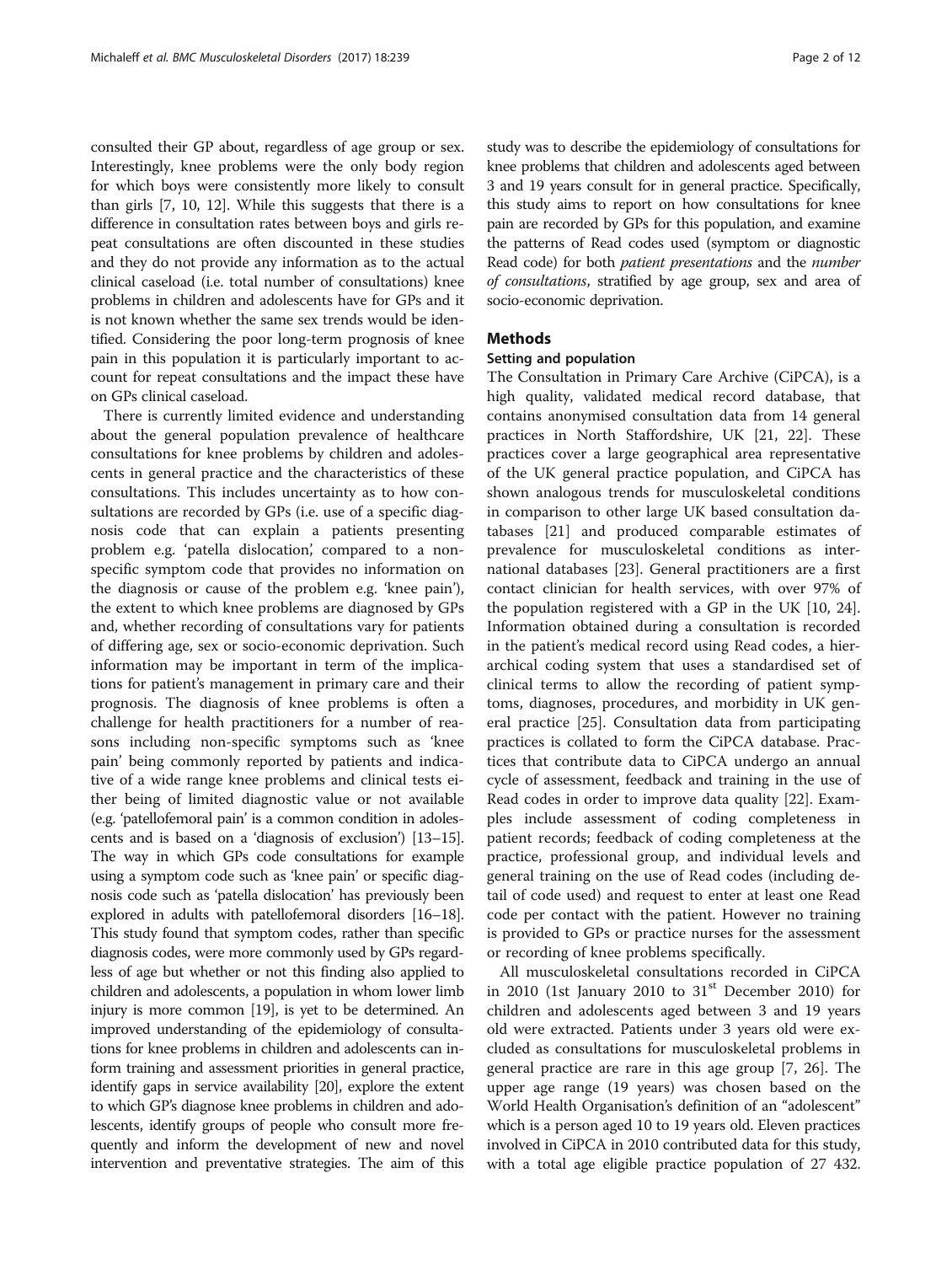Ethical approval for CiPCA was granted by the North Staffordshire Research Ethics Committee (ref 03/04), with extensions approved by Staffordshire and Black Country Research Ethics Committee.

#### Read code identification and categorisation

Musculoskeletal Read codes were included from Chapter N "Musculoskeletal and connective tissue diseases", R "Symptom, signs and ill-defined conditions", S "Injury and poisoning", and 1 "History / symptoms" as outlined in previous methodology [[10](#page-11-0)]. All relevant Read codes were then assigned to one of 48 body regions again following previous methodology [\[10](#page-11-0)]. Read codes can be accessed from: [www.keele.ac.uk/mrr](http://www.keele.ac.uk/mrr).

For this study, consultations specific to the knee region were identified and extracted. Two clinicians (ZM, physiotherapist and JP, general practitioner) then independently categorised the list of knee Read codes into "symptom" or "diagnosis: trauma and non-trauma" categories (Percentage agreement was 82%, Kappa = 0.682 (95%CI 0.615, 0.749), P < .0005 [[27](#page-11-0)]). Any disagreements in categorising Read codes were resolved by discussion and consultation with a third author as required until consensus was reached. "Symptom" codes used by GPs are recordings of the experience (e.g. pain, ache, swollen knee) but do not include specific information on diagnosis or cause of a problem. A "diagnosis" is a specific label used by a healthcare professional to explain a patient's symptom or sign (e.g. fractured patella, meniscal tear). The "diagnosis" category was further sub-categorised into "trauma" or "non-trauma" categories. A diagnosis was categorised as "trauma" if the most likely mechanism of injury was the result of an acute physical trauma or injury (e.g. fracture, meniscal tear, patella dislocation) [[20\]](#page-11-0). A "non-trauma diagnosis" included any apophysitis (e.g. Osgood-schlatter disease) or repetitive, overuse injury (e.g. tendinopathy) [\[11, 20, 26\]](#page-11-0).

#### Stratification variables

Age at time of consultation was derived from the patient's date of birth linked to the consultation data; sex was also recorded and linked to this data. Age was grouped into four categories based on the stages of development and ability to report musculoskeletal pain: 3–7 years: pre-pubertal and able to report musculoskeletal pain, 8–11 years: onset of puberty and able to reliably report musculoskeletal pain, 12–15 years: puberty and 16–19 years: late adolescent with increasing health autonomy [\[28](#page-11-0)–[30\]](#page-11-0). For area of socio-economic deprivation, the Index of Multiple Deprivation (IMD) score was used. The IMD score combines seven domain indices (income deprivation, employment deprivation, education, skills and training deprivation, health deprivation and disability, crime, barriers to housing and services and living environment deprivation) to produce a national measure of overall relative socio-economic deprivation in the UK [[31\]](#page-11-0). Home address postcodes were used to derive a socio-economic deprivation score for each patient; socio-economic deprivation scores ranged from 1 (area of high socio-economic deprivation) to 32 844 (area of low socio-economic deprivation). The socio-economic deprivation variable was formed into three groups (20% low socio-economic deprivation, 60% middle socio-economic deprivation and 20% high socioeconomic deprivation) following and previous methodology [[32](#page-11-0)–[35](#page-12-0)].

#### Statistical analysis

Descriptive characteristics of patients, consultation frequency (over 1 year period), mean age, sex and socioeconomic deprivation are described for those who consulted for musculoskeletal problems and knee problems. Two approaches were used to describe consultation patterns. Firstly, patient presentations report the number of patients who consulted, with each patient only counted once even if they consulted on more than one occasion. Secondly, *number of consultations* report the total number of consultations. This combined approach provides details about the actual number of patients consulting for knee problems, as well as an indication of the clinical caseload for GPs. It also provides information on what groups (age, sex, socio-economic deprivation) are more likely to consult on multiple occasions. Descriptive data are provided for patient presentations and the number of consultations by category of Read code used (symptom codes, diagnosis codes: sub-categorised trauma, non-trauma), stratified by age group, sex and socio-economic deprivation. Exploratory analyses of association were conducted using chi-square to test for differences between the category of Read code used and each stratified group (no analysis was carried out on the subcategory of trauma / non-trauma as cell numbers were considered too low,  $n < 5$  [[36\]](#page-12-0). For chi-squared tests that contained more than two groups (i.e. age and area of socio-economic deprivation) adjusted standardised residuals were calculated to indicate which groups deviated from the expected frequency (i.e. adjusted residual >1.96). Based on the results of the chi square tests further exploratory *post-hoc* analyses were performed to assess the independent association of each stratification variable within a multivariable model (i.e. controlling for the effect of each variable on each other). Two multivariable logistic regression models were conducted for 1) patient presentations and 2) number of consultations reporting Odds Ratios (OR) and 95% Confidence Intervals (95% CI). Receiving a diagnosis code was the outcome in both models and the independent variables were age group (reference category: 3–7 years), sex (reference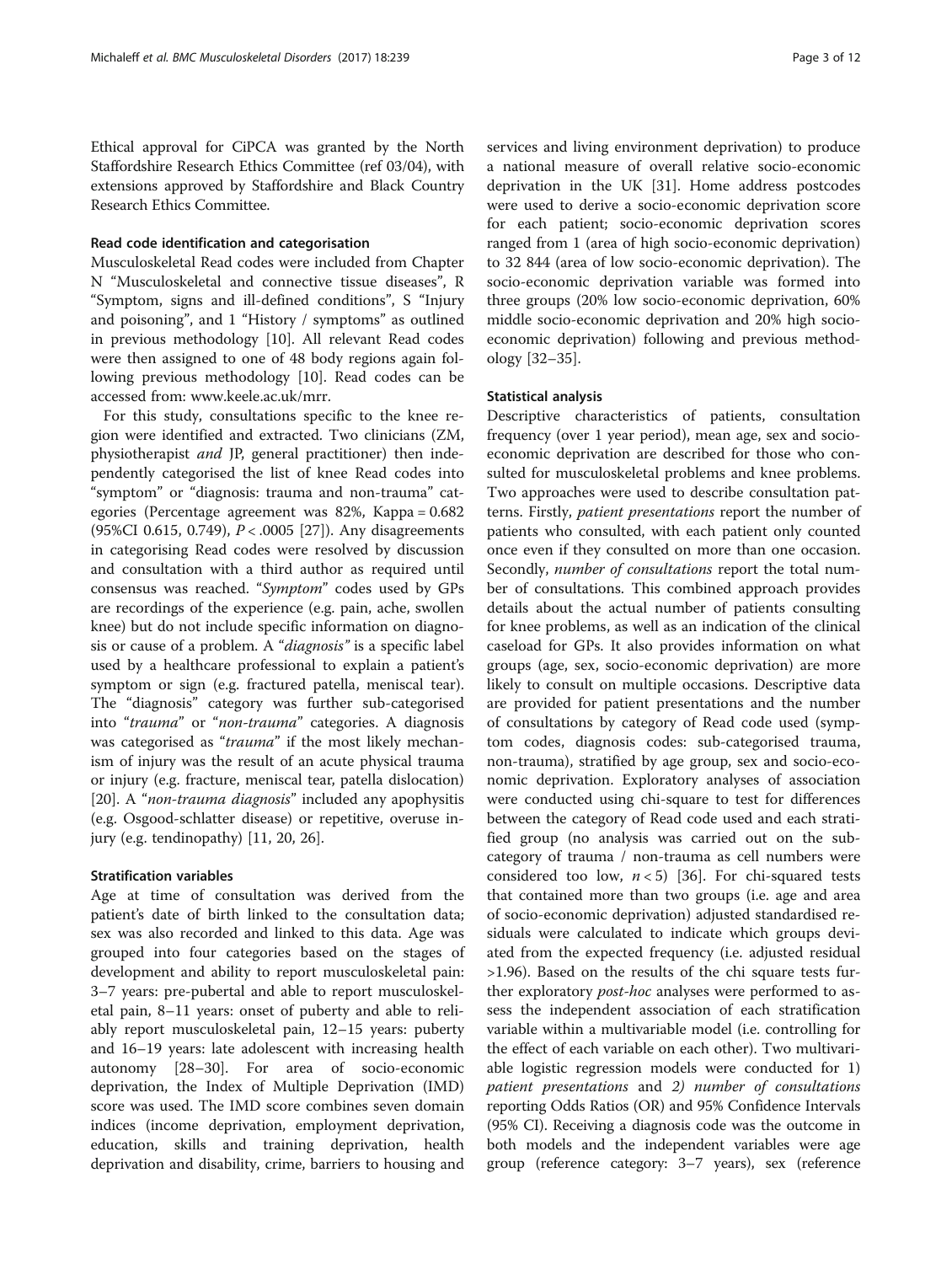category: girls), area of socio-economic deprivation (reference category: area of low socio-economic deprivation), adjusted for practice variability. All statistical analyses were conducted using IBM SPSS Statistics 21.

#### Results

## Patient presentations and the number of consultations for knee problems in the context of musculoskeletal problems

In 2010, a total of 5081 musculoskeletal consultations were recorded for 2836 children and adolescents aged 3 to 19 years; this represents an annual consultation prevalence of 1034 per 10,000 registered persons (95% Confidence interval (CI) 998, 1070). Of these, 550 consultations (10.8%) in 327 patients were for a knee problem (annual consultation prevalence of 119 per 10,000 registered persons; 95% CI 107, 133). Consultations were recorded using 42 of the possible 375 knee Read codes available (11.2%). The most frequently used Read codes to record consultations per symptom and diagnosis category are reported in Table [1](#page-5-0) and Read codes per sex, age and socio-economic deprivation group are reported in supplementary Additional file [1](#page-10-0): Tables S1-S9. Knee problems were the fourth most common anatomical region patients consulted for (patient presentations: foot 11.7%; head 10.4%; hand 9.8%; knee 9.7% of patients who consulted), but accounted for the second most number of consultations (consultations: hand 11.2%, knee 10.8%, foot 10.7% of all musculoskeletal consultations). Characteristics of patients who consulted at least once for musculoskeletal problems and knee problems in 2010 are presented in Table [2](#page-6-0).

## Observable trends in consultation data and when stratified by age group, sex and area of socio-economic deprivation

Patient presentations and consultations for knee problems increased with age, with an increase between the 8 and 11-year age group and 12 to 15-year age group, after which there was a small decline in the 16 to 19-year age group, see Fig. [1](#page-7-0). Overall, knee-related symptoms codes were used more commonly than diagnosis codes to record both patient presentations and consultations across all age and sex groups; the only exception to this was for patients from areas of high socio-economic deprivation in which diagnosis codes were more frequently used, see Tables [3](#page-8-0) and [4.](#page-9-0) Various trends however were found when examining the proportion of symptom and diagnosis codes used to record consultations for the various age, sex, and area of socio-economic deprivation groups. For example, for both patient presentation and total number of consultations the proportion of symptom codes declined, and the proportion of diagnosis codes used increased, with increasing age, see Tables [3](#page-8-0) and [4](#page-9-0).

For all stratifications (age group, sex, area of socioeconomic deprivation) trauma codes were used more commonly than non-trauma codes (29.7% vs. 3.7% overall).

## Associations between Read code categories and age group, sex and area of socio-economic deprivation Age group

For patient presentation, no significant difference was found between the symptom and diagnosis category used by GPs and age groups  $(X^2 = 3.54, df = 3, p = 0.315)$ , see Table [3.](#page-8-0) For number of consultations, a significant difference was found between the symptom and diagnosis category used by GPs and age groups ( $X^2 = 27.05$ , df = 3, p < 0.001), see Table [4](#page-9-0). Inspection of the adjusted standardised residuals indicated the greatest deviation from expectancy for the 16 to 19 year old group compared to all other age groups. Table [4](#page-9-0) shows diagnosis codes were used more frequently than symptom codes to record consultations for 16 to 19 year olds when compared to the three younger age groups (3–7 years, 8–11 years, 12–15 years). Symptom codes were used more frequently than diagnosis codes for each of the three younger age groups compared to 16–19 year olds, and this did not differ between the three younger age groups.

#### Sex

For patient presentation, no significant difference was found between the symptom and diagnosis category used by GPs and sex ( $X^2 = 0.765$ , df = 1, p = 0.382), see Table [3](#page-8-0). For number of consultations, a significant difference was found between the symptom and diagnosis category used by GPs and sex  $(X^2 = 6.67, df = 1, p = 0.001)$ , with symptom codes used more frequently for girls, and diagnosis codes used more frequently for boys, see Table [4](#page-9-0).

#### Area of socio-economic deprivation

Chi square testing indicated a significant difference between the symptom and diagnosis category used by GPs and area of socio-economic deprivation for both patient *presentations* ( $X^2 = 11.32$ , df = 2, p = 0.003) and the number of consultations  $(X^2 = 30.56, df = 2, p < 0.01)$ , see Tables [3](#page-8-0) and [4.](#page-9-0) For patient presentations, the adjusted standardised residuals indicated the greatest deviance from expectancy for patients from areas of high area of socio-economic deprivation compared to those from mid and low area of socio-economic deprivation. Residual scores were not significant for those from mid and low area of socio-economic deprivation. For *number* of consultations, the adjusted standardised residuals again indicated high socio-economic deprivation had the greatest deviation from expectancy compared to mid and low area of socio-economic deprivation. Symptom codes were used significantly more frequently for those from areas of low socio-economic deprivation. No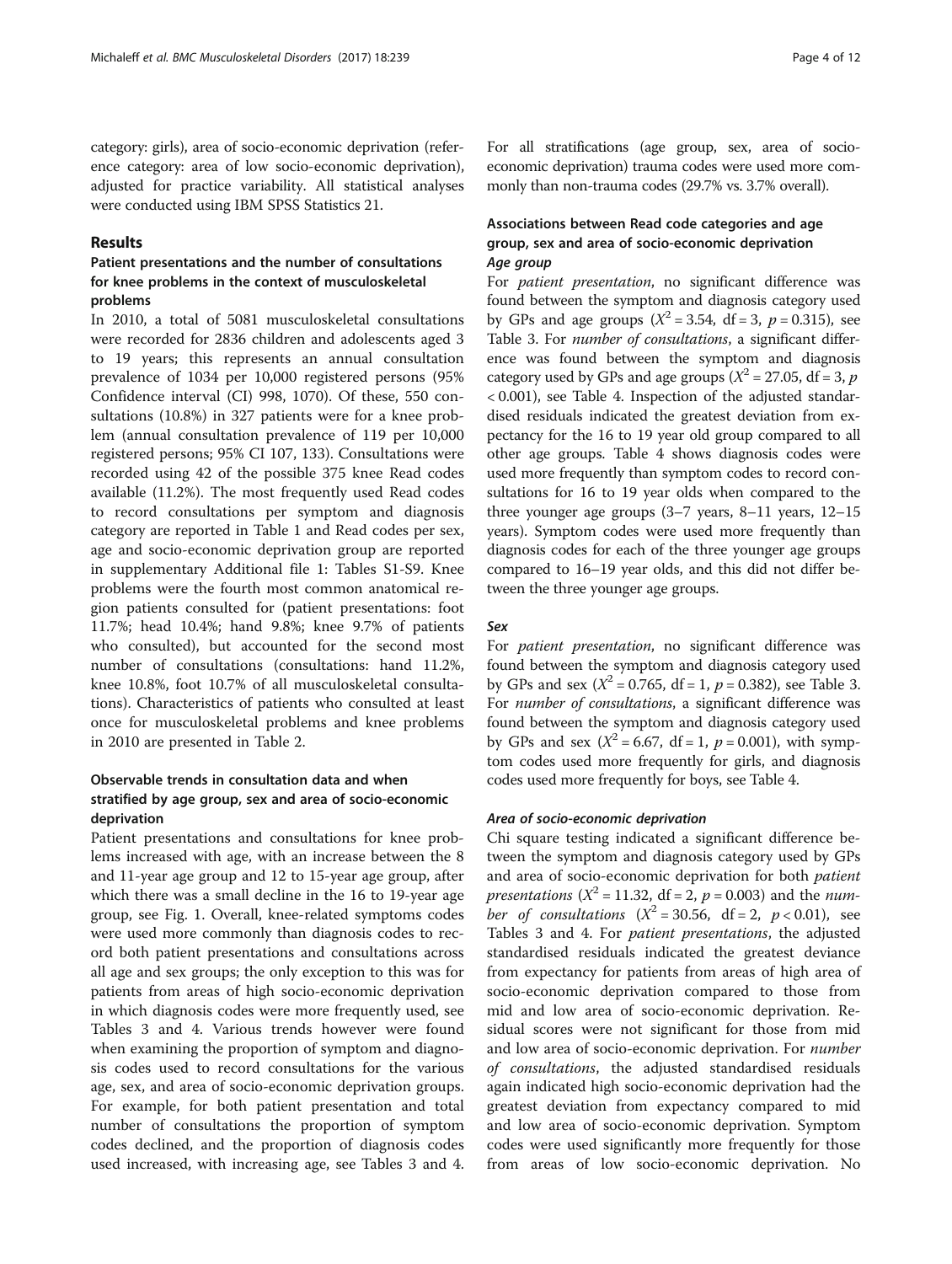<span id="page-5-0"></span>

| Symptom $(n = 354)$         |                          | Diagnosis                                             |                          |                                         |                          |
|-----------------------------|--------------------------|-------------------------------------------------------|--------------------------|-----------------------------------------|--------------------------|
|                             |                          | Trauma $(n = 175)$                                    |                          | Non-trauma $(n = 21)$                   |                          |
| Read term (Read code)       | No. of consultations (%) | Read term (Read code)                                 | No. of consultations (%) | Read term (Read code)                   | No. of consultations (%) |
| Knee pain (1 M10)           | 177(32.2)                | Other knee injury (SK170)                             | 97 (17.6)                | Synovitis of knee (N220z, N220V)        | (0.9)                    |
| Anterior knee pain (N094W)  | 66 (12.0)                | Knee sprain<br>(S54, S54)                             | 21 (3.8)                 | Chondromalacia patellae (N074)          | 4(0.7)                   |
| Arthralgia of knee (N094M)  | 59 (10.7)                | Patella-recurrent dislocation (N0836, N083p) 19 (3.5) |                          | Infrapatella bursitis (N2166)           | 2(0.4)                   |
| Knee joint pain (N0946)     | 32 (5.8)                 | Dislocation of knee NOS (S46z)                        | 8(1.5)                   | Prepatellar bursitis (N2165)            | 2(0.4)                   |
| Swollen knee (16J4)         | 8(1.5)                   | Open #-sublux knee joint (S4F3)                       | 8(1.5)                   | Disorder of patella unspecified (N09AX) | 2(0.4)                   |
| Clicking knee (N099C)       | 4(0.7)                   | Fracture patella<br>(532)                             | 7(1.3)                   | Illiotibial band bursitis (N2159)       | 1(0.2)                   |
| Effusion of knee (N090M)    | 3(0.5)                   | Contusion knee (SE411, SE412)                         | 6(1.1)                   | Patellofemoral maltracking (N07Y6)      | 1(0.2)                   |
| Locked knee (N07Y5)         | 3(0.5)                   | Haemarthrosis of the knee (N0916)                     | 3(0.5)                   | Knee arthritis NOS (N0626)              | (0.2)                    |
| Knee gives way (N0966)      | 1(0.2)                   | Acute meniscal tear (S460, S462)                      | 2(0.4)                   | Patellar tendinitis (N2164)             | (0.2)                    |
| Other symptoms knee (N096M) | 1(0.2)                   | Meniscus derangement NEC (N082)                       | 1(0.2)                   | Discoid lateral meniscus (N071B)        | 1(0.2)                   |
|                             |                          | Superficial injury of knee NOS (SD6y2)                | 1(0.2)                   | Reactive arthropathy of knee (N01wB)    | 1(0.2)                   |
|                             |                          | Open wound of knee (SA100)                            | (0.2)                    |                                         |                          |
|                             |                          | Degloving injury knee (SA130)                         | 1(0.2)                   |                                         |                          |
|                             |                          |                                                       |                          |                                         |                          |

Table 1 The most frequently used Read codes to record consultations per symptom and diagnosis category<br>Symptom (n = 354) Table 1 The most frequently used Read codes to record consultations per symptom and diagnosis category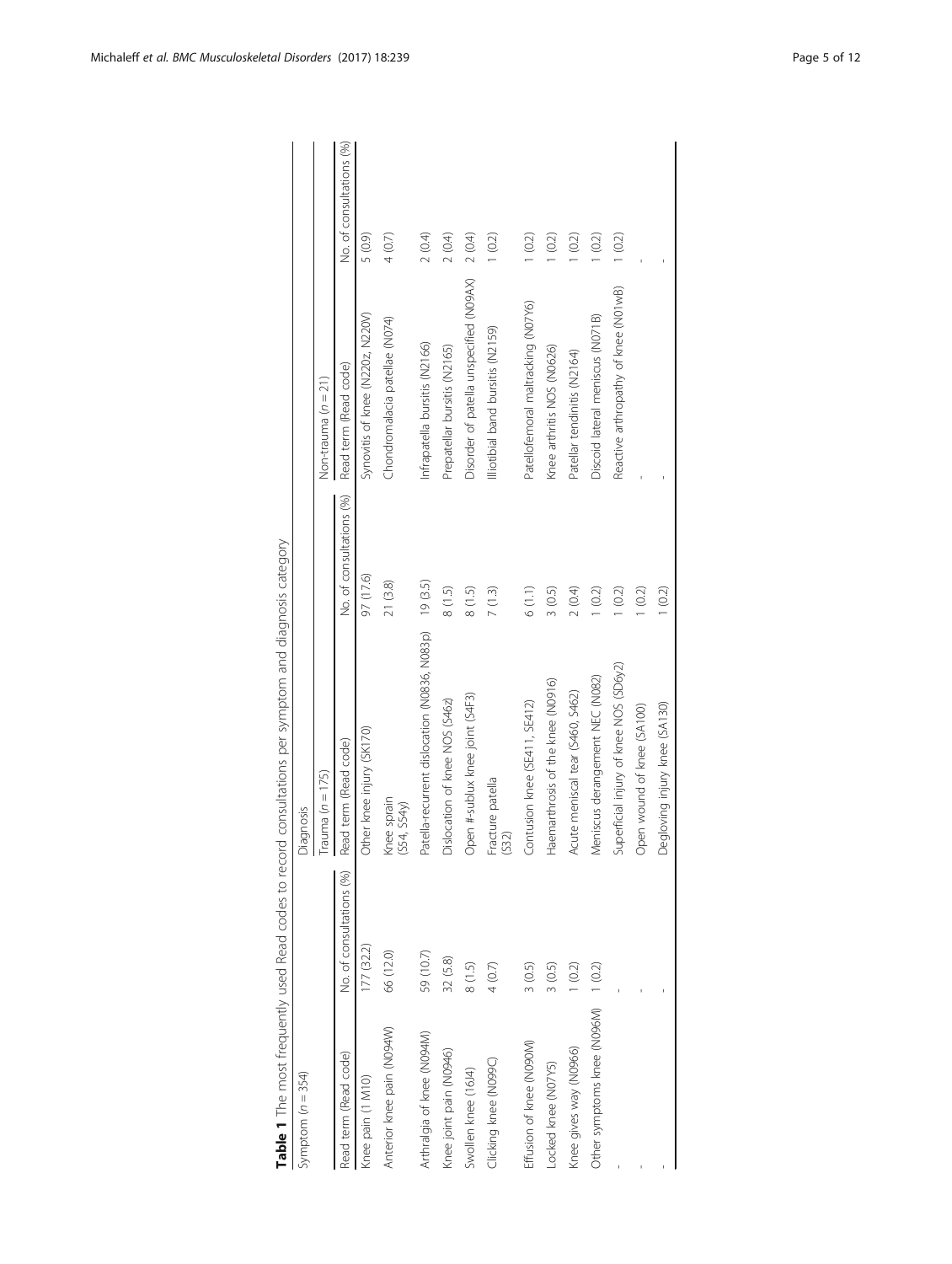<span id="page-6-0"></span>Table 2 Characteristics of patient presentations for patients aged 3 to 19 years who consulted for musculoskeletal problems and knee problems in 2010

|                                       | Musculoskeletal<br>Read code | Knee Read<br>code |
|---------------------------------------|------------------------------|-------------------|
| Patients                              | 2836                         | 327               |
| One consultation, n (%)               | 1730 (61.0)                  | 226 (69.1)        |
| Two, $n$ $%$                          | 588 (20.7)                   | 52 (15.9)         |
| Three, $n$ (%)                        | 245 (8.6)                    | 22(6.7)           |
| Four, n (%)                           | 125(4.4)                     | 11(3.4)           |
| Five or more, n (%)                   | 148(5.2)                     | 16(4.9)           |
| Total No. consultations (mean, range) | $5081(1.8, 1-16)$            | $550(1.7, 1-12)$  |
| Mean age (SD)                         | 12.4(4.7)                    | 13.4(4.1)         |
| 3 to 7 years, $n$ (%)                 | 553 (19.5)                   | 36 (11.0)         |
| 8 to 11 years, n (%)                  | 546 (19.3)                   | 49 (15.0)         |
| 12 to 15 years, $n$ (%)               | 862 (30.4)                   | 139 (42.5)        |
| 16 to 19 years, n (%)                 | 875 (30.9)                   | 103 (31.5)        |
| Sex:                                  |                              |                   |
| Boy, $n$ $(\%)$                       | 1480 (52.2)                  | 193 (59.0)        |
| Girl, $n$ $(\%)$                      | 1356 (47.8)                  | 134 (41.0)        |
| Area of Socio-economic deprivation    |                              |                   |
| Low, $n$ $(\%)$                       | 578 (20.4)                   | 80 (24.5)         |
| Medium, n (%)                         | 1610 (56.8)                  | 181 (55.4)        |
| High, n (%)                           | 516 (18.2)                   | 53 (16.2)         |
| Missing, $n$ (%)                      | 132 (4.7)                    | 13(4.0)           |

Data provided by eleven CiPCA practices from the 27 432 registered patients aged 3 to 19 years old

significant difference was found for GPs use of symptom or diagnosis Read codes for those from mid areas of socio-economic deprivation.

#### Post-hoc multivariable analysis

For patient presentation, compared to low area of socioeconomic deprivation (reference category) area of high socio-economic deprivation was significantly associated with receiving a diagnosis category of Read code indicating a 2.7 times increase in odds (OR 2.75; 95% CI 1.13 to 6.68), no association was found for mid area of socioeconomic deprivation. Within the model, age, sex and practice variation were not associated with the diagnosis category of Read code. Overall the logistic regression model for patient presentation was statistically significant,  $X^2$  (16,  $n = 327$ ) = 27.68,  $p = 0.035$ . The model explained 11.7% (Nagelkerke  $R^2$ ) of the variance in GPs use of diagnosis codes and correctly classified 69.4% of cases. Results for the number of consultations model show three significant effects. For age (where 3–7 is the reference category) being in the 16–19 age category was significantly associated with receiving a diagnosis code (OR 3.54; 95% CI 1.57 to 7.99), however no associations were found for the other age categories. For deprivation (with low socioeconomic as the reference category), those from high (OR 3.75; 95% CI 1.84 to 7.66) and mid area of socio-economic deprivation (OR 1.85; 95% CI 1.10 to 3.11) were more likely to receive a diagnosis Read code. The analysis of sex (girls as the reference category) showed that boys were at an increase in odds of receiving a diagnosis code (OR 1.62; 95% CI 1.08 to 2.43). The logistic regression model for the number of consultations was statistically significant,  $X^2$  (16,  $n =$ 550) = 86.88,  $p < 0.001$ . The model explained 20.9% (Nagelkerke  $R^2$ ) of the variance in GPs use of diagnosis codes and correctly classified 72.9% of cases.

#### Discussion

This study describes the epidemiology of consultations by children and adolescents who present to general practice with a knee problem. The patterns of Read codes used are reported for both patient presentations and the number of consultations, stratified by age group, sex and socio-economic deprivation. In the context of all musculoskeletal consultations by children and adolescents, the findings indicate that knee problems are the fourth most common reason for a patient to consult, and involve the second highest number of consultations, accounting for approximately 10% of the childhood musculoskeletal caseload for GPs. The results of this study show that GPs infrequently use specific diagnostic Read codes to record consultations for knee problems; however this practice differs dependent on demographic factors such as the patient's age, sex, and by area of socio-economic deprivation. This may highlight differences in GPs diagnosis patterns and reflect GPs diagnostic uncertainty when recording consultations (e.g. a higher proportion of symptom codes used to record consultations for younger children compared to older children) or indicate that there are differences in the knee problems that children and adolescents consult for based on these socio-demographic factors and further research is needed to explain these findings.

This study provides insight into how child and adolescent patient presentations and consultations for knee problems are recorded by GPs in the UK, and how this varies by demographic and socio-economic factors. Strengths of this study include the use of routinely recorded data from eleven general practices including every patient aged between 3 and 19 years who consulted their GP about a knee problem in 2010. Patient presentations and consultations in this study mirror the reported onset of knee problems by age in other studies (e.g. the reported high point prevalence in adolescents between 12 and 17 years of age has been reported elsewhere [[8,](#page-11-0) [37](#page-12-0)]). Compared to previous work that describes consultations for lower limb problems by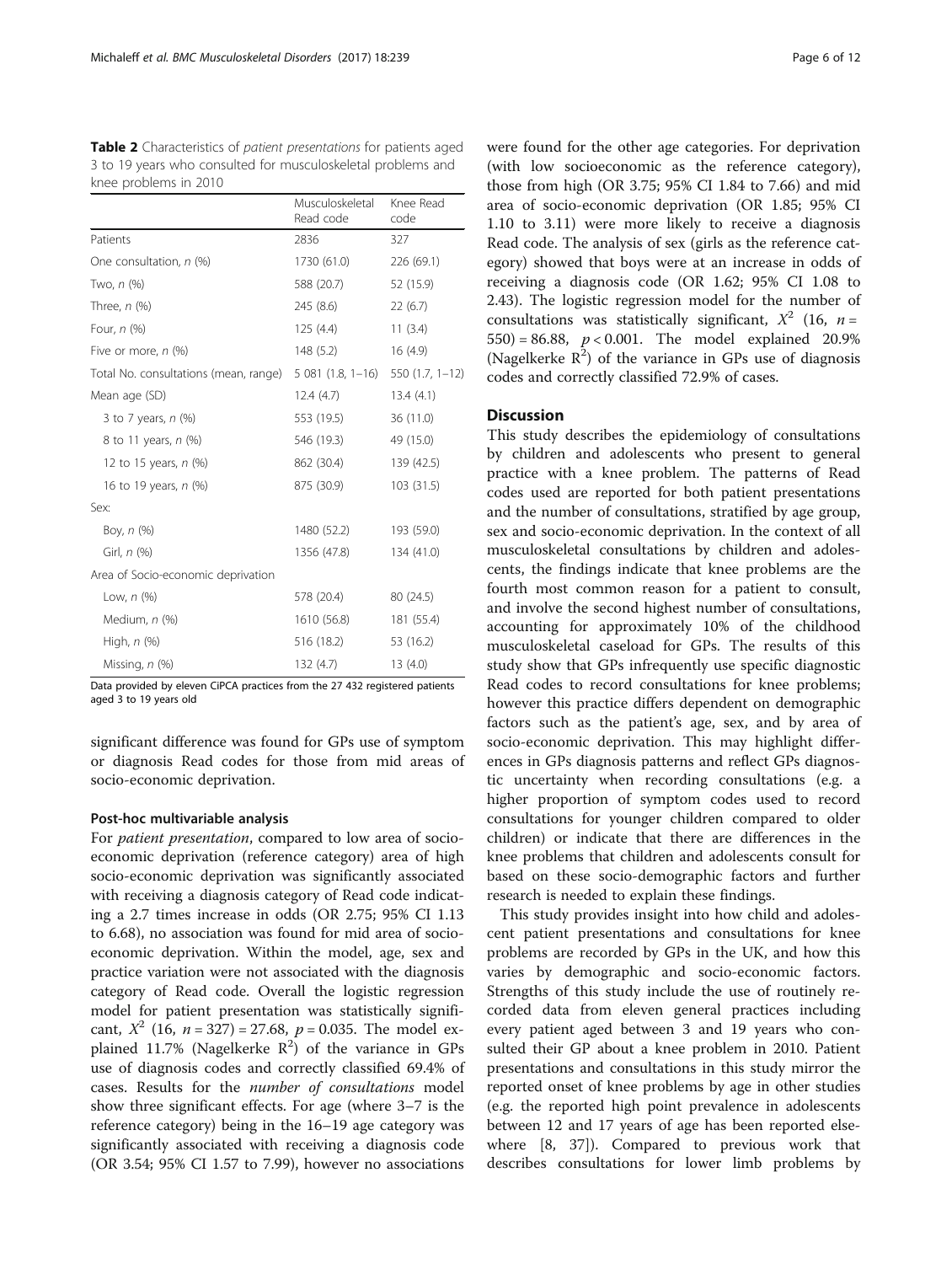<span id="page-7-0"></span>

children and adolescent in primary care [\[7, 26\]](#page-11-0), this current study reports on knee problems specifically and the range of problems children and adolescents consult their GP about, as well as describes the consultation patterns for knee problems in terms age, sex and socioeconomic deprivation. In addition this information informs on overall patient presentations for knee problems and describes GP's overall clinical load. The sample used in this current study is large and representative of the child and adolescent general practice population in the UK, given that over 95% of the UK population are registered with a general practice. Furthermore CiPCA has demonstrated comparability to other national UK general practice databases [\[21](#page-11-0)] as well as international databases.

These findings do need to be interpreted in the context of several limitations. While Read codes provide GPs with a structured way in which to record patient consultations, interpretation is limited for two reasons. Firstly, the way in which GPs assess and diagnose patients and record consultations is not standardised (e.g. through the consistent use of a diagnostic classification system), and is likely to lead to variations in how problems are recorded by different GPs [\[21](#page-11-0), [38\]](#page-12-0). Therefore, it is not currently known if the patterns identified reflect differences in patient presentations or the coding practices of GPs. Secondly, Read codes do not provide any information as to the mechanism of injury or aetiology of the presenting problem or characteristics of the pain presentation (e.g. pain severity, duration, number of pain sites). In terms of socio-economic deprivation, an IMD score was calculated for each individual patient based on their home postcode. While the IMD score is the most useful and commonly used small area measure of deprivation, actual household deprivation is not known (e.g. family income) and within every area there will be individuals who are more deprived and individuals who are not [[31\]](#page-11-0). Lastly, only a small number of consultations were recorded using 'diagnosis: nontrauma' codes thereby limiting the identification of trends and conclusions that could be made. The infrequent use of 'non-trauma' codes could be a result of the categorisation of Read codes by authors or the way that these codes are used by GPs. The authors were found to have 'good' agreement in categorising Read codes, with discrepancies noted for only a few Read codes which have multiple variations for the same code e.g. 'recurrent dislocation' and 'derangement of the knee'. Of the 375 knee codes 105 were categorised by the two authors as non-trauma codes. This suggests that while there are a large number of non-trauma codes available either these conditions are not commonly seen by GPs, the criteria for their use is unclear or that these codes are only used when there is diagnostic certainty and until which time symptom codes may be used.

In many countries including the UK, GPs are first contact practitioners, responsible for diagnosis, treatment, management, and referral of patients for further investigations and healthcare services where necessary. This study identified that symptom codes were most commonly used by GPs to record consultations for knee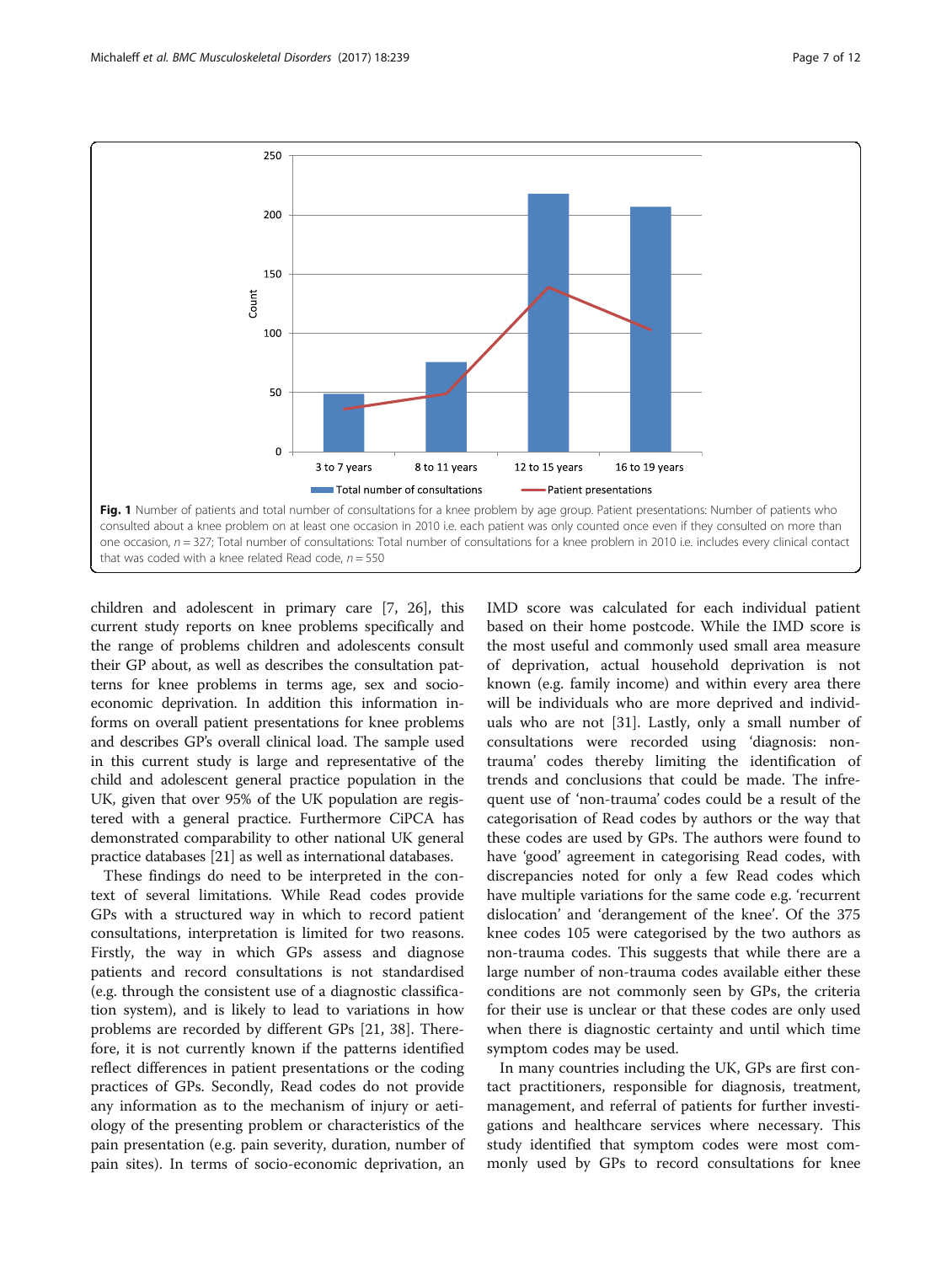|                                                    |                         | Symptom    | Diagnosis  |             | Row total, n (%) |
|----------------------------------------------------|-------------------------|------------|------------|-------------|------------------|
|                                                    |                         |            | Trauma     | Non-trauma  |                  |
| Age*                                               | 3 to 7 years, $n$ (%)   | 28 (77.8)  |            | 8 (22.2)    | 36 (11.0)        |
|                                                    |                         |            | 8(22.2)    | 0(0)        |                  |
|                                                    | 8 to 11 years, n (%)    | 35 (71.4)  |            | 14(28.6)    | 49 (15.0)        |
|                                                    |                         |            | 12(24.5)   | 2(4.1)      |                  |
|                                                    | 12 to 15 years, $n$ (%) | 91 (65.5)  |            | 48 (34.5)   | 139 (42.5)       |
|                                                    |                         |            | 42 (30.2)  | 6(4.3)      |                  |
|                                                    | 16 to 19 years, n (%)   | 64(62.1)   |            | 39 (37.9)   | 103 (31.5)       |
|                                                    |                         |            | 35 (34.0)  | 4(3.9)      |                  |
|                                                    | Column total, n (%)     | 218 (66.7) |            | 109(33.3)   | 327 (100)        |
|                                                    |                         |            | 97 (29.7)  | 12(3.7)     |                  |
| Sex <sup>†</sup>                                   |                         |            |            |             |                  |
|                                                    | Boy, n (%)              | 125 (64.8) |            | 68 (35.2)   | 193 (59.0)       |
|                                                    |                         |            | 61(31.6)   | 7(3.6)      |                  |
|                                                    | Girl, $n$ $(%)$         | 93 (69.4)  |            | 41 (30.6)   | 134 (41.0)       |
|                                                    |                         |            | 36 (26.9)  | 5(3.7)      |                  |
|                                                    | Column total, n (%)     | 218 (66.7) |            | 109 (33.3)  | 327 (100)        |
|                                                    |                         |            | 97 (29.7)  | 12(3.7)     |                  |
| Area of socio-economic<br>deprivation <sup>#</sup> | Low, $n$ $(\%)$         | 59 (73.8)  |            | 21(26.3)    | 80 (25.5)        |
|                                                    |                         |            | 18 (22.5)  | 3(3.8)      |                  |
|                                                    | Medium, n (%)           | 125 (69.1) |            | 56 (30.9)   | 181 (57.6)       |
|                                                    |                         |            | 50 (27.6)  | 6(3.3)      |                  |
|                                                    | High, n (%)             | 25 (47.2)  |            | 28 (52.8)   | 53 (16.9)        |
|                                                    |                         |            | 25 (47.2)  | 3(5.7)      |                  |
|                                                    | Missing, $n$ (%)        | 9(69.2)    |            | 4(30.8)     | 13(4.0)          |
|                                                    |                         |            | 4(30.8)    | $\mathbf 0$ |                  |
|                                                    | Column total, n (%)     | 209 (66.6) | 105 (33.4) |             | 314 (100)        |
|                                                    |                         |            | 93 (29.6)  | 12(3.8)     |                  |

<span id="page-8-0"></span>Table 3 Category of Read codes used to record knee problems for patient presentations when stratified by age group, sex and socio-economic deprivation, n (%)

Patient presentations: Number of patients who consulted on at least one occasion in 2010,  $n = 327$ 

Bolded numbers = cells with significant adjusted standardized residuals greater than +1.96 (observed frequency is more than the expected frequency)

NB: Chi Square tests were applied to test for differences between the stratified groups by symptom or diagnosis (no analysis was carried out on the sub-category of trauma / non-trauma as cell numbers were considered too low,  $n < 5$ ). Data for diagnosis: non-trauma are presented for reader interest

\*  $X^2$  = 3.541, df = 3, p = 0.315

- $\frac{1}{2}$  +  $\frac{\chi^2}{\chi^2}$  = 0.765, df = 1, p = 0.382
- $\neq$   $X^2$  = 11.32, df = 2, p = 0.003

problems in children and adolescents. Possible reasons for the frequent use of symptom codes include factors related to GPs and their ability to assess and diagnose musculoskeletal conditions, diagnostic uncertainty, knowledge and availability of treatments, time pressures, their own beliefs about paediatric pain, the value and selection of Read codes and continuity between practitioners, and potential stigma associated with a diagnostic 'label' [\[39](#page-12-0)]. Lastly, many GPs may actively be taking a 'wait and see' approach to see if symptoms resolve or a more clear diagnosis evolves through repeat consultations. The 'coding culture' has previously been explored in a qualitative study of anxiety and similar work could be conducted in musculoskeletal conditions to better understand how GPs code these conditions and in patients of various ages [\[39](#page-12-0)]. The use of diagnosis codes were found to increase with age, and were more frequently used for boys. These findings are likely to reflect true differences in the problems patient's consult for as previous studies that have identified both increasing age and male sex to be associated with increased injury rates due to a variety of mechanisms including sport, traffic accident, and collision with or being struck by another object [\[40](#page-12-0)–[42](#page-12-0)]. The increased use of diagnosis codes in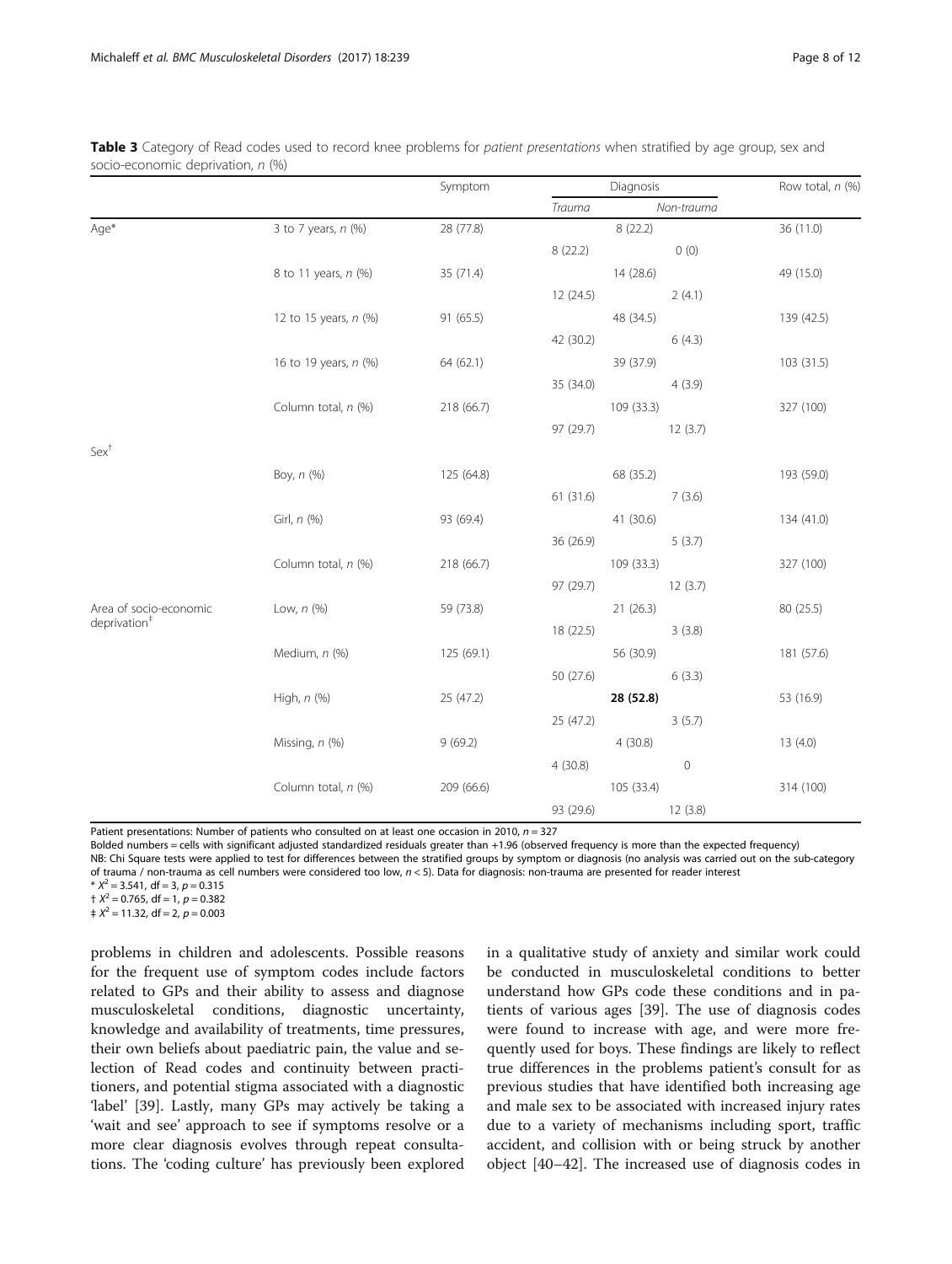|                                         |                         | Symptom    | Diagnosis  |            | Row total, $n$ (%) |
|-----------------------------------------|-------------------------|------------|------------|------------|--------------------|
|                                         |                         |            | Trauma     | Non-trauma |                    |
| Age*                                    | 3 to 7 years, $n$ (%)   | 39 (79.6)  |            | 10 (20.4)  | 49 (8.9)           |
|                                         |                         |            | 8(16.3)    | 2(4.1)     |                    |
|                                         | 8 to 11 years, n (%)    | 57 (75.0)  |            | 19 (25.0)  | 76 (13.8)          |
|                                         |                         |            | 17(22.4)   | 2(2.6)     |                    |
|                                         | 12 to 15 years, $n$ (%) | 152 (69.7) |            | 66 (30.3)  | 218 (39.6)         |
|                                         |                         |            | 58 (26.6)  | 8(3.7)     |                    |
|                                         | 16 to 19 years, n (%)   | 106 (51.2) |            | 101 (48.8) | 207 (37.6)         |
|                                         |                         |            | 92 (44.4)  | 9(4.3)     |                    |
|                                         | Column total, n (%)     | 354 (64.4) |            | 196 (35.6) | 550 (100)          |
|                                         |                         |            | 175 (31.8) | 21(3.8)    |                    |
| Sext                                    |                         |            |            |            |                    |
|                                         | Boy, $n$ $(\%)$         | 191 (59.9) |            | 128(40.1)  | 319 (58)           |
|                                         |                         |            | 119 (37.3) | 9(2.8)     |                    |
|                                         | Girl, n (%)             | 163 (70.6) |            | 68 (29.4)  | 231 (42)           |
|                                         |                         |            | 56 (24.2)  | 12(5.2)    |                    |
|                                         | Column total, n (%)     | 354 (64.4) |            | 196 (35.6) | 550 (100)          |
|                                         |                         |            | 175 (31.8) | 21(3.8)    |                    |
| Area of socio-economic<br>deprivation # | Low, $n$ $(\%)$         | 106 (77.9) |            | 30(22.1)   | 136 (24.7)         |
|                                         |                         |            | 26 (19.1)  | 4(2.9)     |                    |
|                                         | Medium, n (%)           | 180 (65.0) |            | 97 (35.0)  | 277 (50.4)         |
|                                         |                         |            | 87 (31.4)  | 10(3.6)    |                    |
|                                         | High, $n$ $(\%)$        | 49 (44.1)  |            | 62 (55.9)  | 111(20.2)          |
|                                         |                         |            | 55 (49.5)  | 7(6.3)     |                    |
|                                         | Missing, $n$ (%)        | 19 (73.1)  | 7(26.9)    |            | 26(4.7)            |
|                                         |                         |            | 7(26.9)    | 0(0.0)     |                    |
|                                         | Column total, n (%)     | 335 (63.9) | 215 (39.9) |            | 550 (100)          |
|                                         |                         |            | 168 (32.1) | 21(4.0)    |                    |

<span id="page-9-0"></span>Table 4 Category of Read codes used to record the total number of consultations for knee problems when stratified by age group, sex and socio-economic deprivation,  $n$  (%)

Total number of consultations for knee problem in 2010,  $n = 550$ 

Bolded numbers = cells with significant adjusted standardized residuals greater than +1.96 (observed frequency is more than the expected frequency)

NB: Chi Square tests were applied to test for differences between the stratified groups by symptom or diagnosis (no analysis was carried out on the sub-category of trauma / non-trauma as cell numbers were considered too low,  $n < 5$ ). Data for diagnosis: non-trauma are presented for reader interest

\*  $X^2 = 27.05$ , df = 3, p < 0.001

 $\frac{1}{2}$   $\frac{x^2}{6.67}$ , df = 1, p = 0.01

 $\frac{1}{2}$  X<sup>2</sup> = 30.56, df = 2, p < 0.001

these groups may also reflect improved communication abilities with age and may indicate increased injury severity especially for boys e.g. increased incidence of fractures. These finding combined suggest that the risk factors for age and sex vary and that these need to be considered when developing and targeting prevention strategies. The significance of the type of Read code used to record consultations for knee pain is not yet known and further work could examine whether the type of code (i.e. symptom or diagnosis code) used by GPs has any association with a patients prognosis or the way in which their condition is managed (e.g. treatments and

referrals for further investigations or to other health professionals) [[43](#page-12-0)].

A third of patients who consulted for a knee problem in this study (see Table [1\)](#page-5-0) were found to consult on more than one occasion during the study year. For those who consulted more than once, the same Read code category (symptom, diagnosis) was used to record subsequent consultations in 90.1% of cases. This finding suggests that a substantial proportion of patients have a recurrent or persistent knee problem. Previous studies have shown that knee pain persists in a significant proportion of patients (from 33 to 90%) [\[44](#page-12-0)–[47\]](#page-12-0). Persistent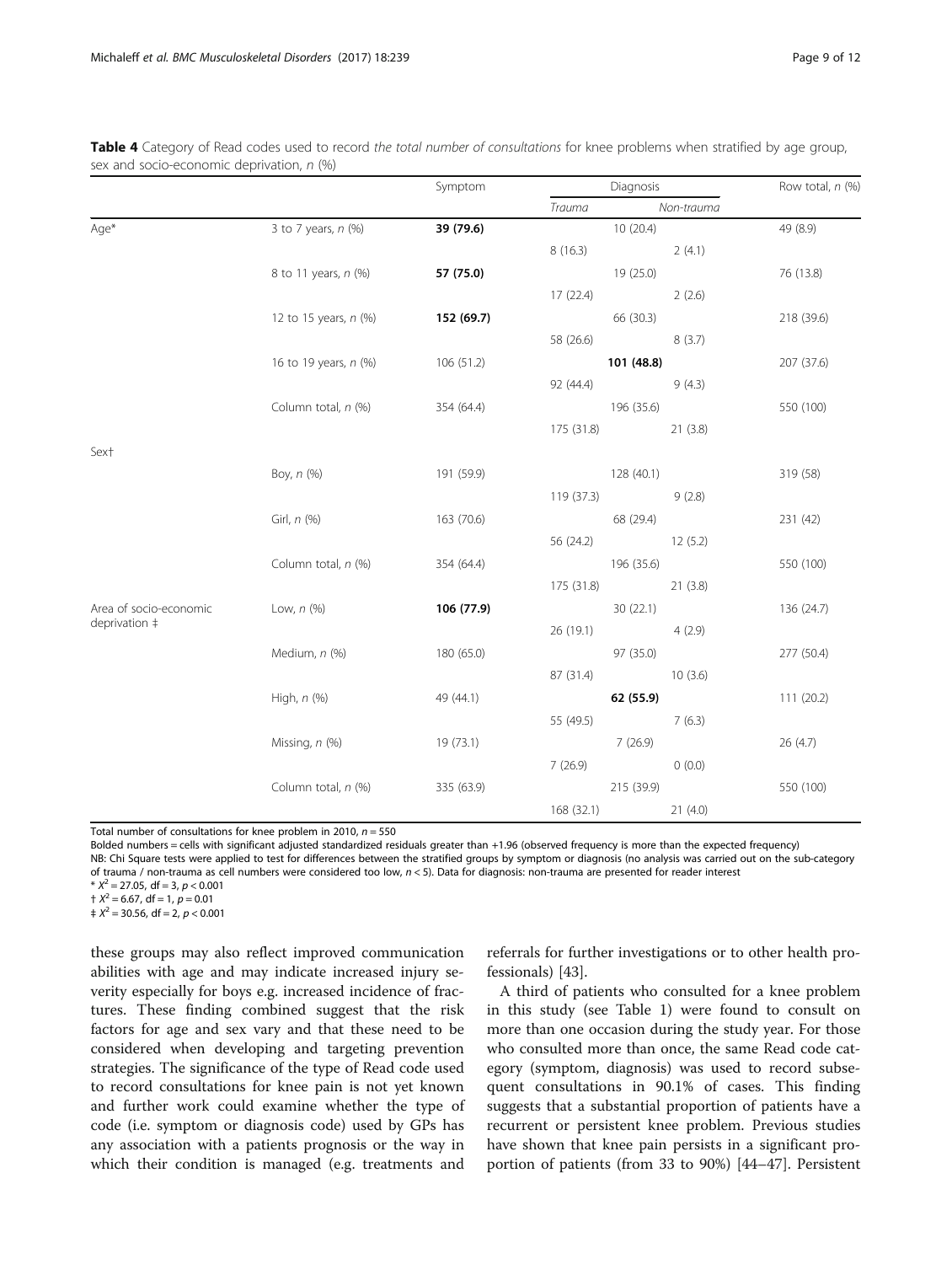<span id="page-10-0"></span>knee pain in children and adolescents has been found to be associated with high pain intensity, low quality of life and an increased risk of ceasing all participation in sports [[8,](#page-11-0) [46\]](#page-12-0). The implications of knee pain experienced during childhood and adolescents and long term health conditions (e.g. osteoarthritis) are still to be determined [[48\]](#page-12-0), although more recent evidence suggests an association between adolescent knee pain and patellofemoral arthritis [\[49](#page-12-0)]. Considering the generally poor prognosis of knee pain experienced during adolescents [\[46\]](#page-12-0), further work is needed to identify clinically meaningful and modifiable prognostic factors that can enable the early identification of those who are at most risk of recurrent or persistent symptoms.

An interesting finding of this study was the differences in the Read code category used by GP's to record consultations for patients from areas of high and low socioeconomic deprivation, with symptoms codes (e.g. 'knee pain') used predominantly for children and adolescents from areas of low socio-economic deprivation and diagnosis codes (e.g. 'knee sprain', 'patella dislocation') for those from areas of high socio-economic deprivation. The relationship between socio-economic deprivation and the onset, persistence and outcomes for musculoskeletal health in children and adolescents is complex, often conflicting and currently not well understood. This is likely due to variations in study methodology, study and healthcare setting (e.g. country specific and access to healthcare), how socio-economic status defined and is measured (e.g. family level vs. area level; domains incorporated and weightings of each), the types and severity of injuries evaluated and how these are reported (e.g. all vs. stratification of injury by type). For example, a study conducted in Spanish primary care identified an association between low socioeconomic status and wounds, bruises, sprains and fractures in boys and girls aged less than 15 years [[50\]](#page-12-0). Similarly, a Scottish study utilising hospital fracture data found both fracture incidence and type of fracture was associated with social deprivation, with high socio-economic deprivation associated with a higher incidence of fracture and fractures occurring in the upper limb [[51](#page-12-0)]. However, data from the Alberta healthcare registry found that while overall injury rates were higher in children from high socio-economic deprivation, the rate of dislocations / sprains and strains was found to vary with socioeconomic status (e.g. compared to children who receive no healthcare subsidies the rate of dislocations / sprains and strains was lower in children receiving partial or total health care subsidies however higher for children receiving welfare) and no association was found for fracture [[52](#page-12-0)]. Additional hypothesis driven studies are needed to clarify the relationship between socio-economic deprivation and the types, location and severity of musculoskeletal problems in children and adolescent as well as the

influence socio-economic deprivation has overtime in terms of recovery, recurrence and persistence of pain. Further quantitative and qualitative work is also needed to identify the mechanisms and risk factors associated with musculoskeletal problems and how these may differ, or not, along the social gradient. For example, socioeconomic deprivation appears to be associated with injuries sustained around the home and during recreation and play but not with sports-related injuries [\[53\]](#page-12-0). This future work would enable the identification of potentially 'at risk populations' and inform the development of tailored and targeted prevention strategies.

#### **Conclusions**

Knee problems in children and adolescents represent a significant caseload for GPs and the propensity for these problems to persist presents a significant challenge for general practice. This study described the epidemiology of GP consultations for knee problems in children and adolescents aged between 3 and 19 years and in doing so identified several avenues for future research that in time could provide GPs with an evidence-based approach to the management of these problems.

#### Additional file

[Additional file 1: Table S1.](dx.doi.org/10.1186/s12891-017-1586-1) The most frequently used Read codes to record consultations per symptom and diagnosis category for boys  $(n = 319)$ . Table S2. The most frequently used Read codes to record consultations per symptom and diagnosis category for girls ( $n = 231$ ). Table S3. The most frequently used Read codes to record consultations per symptom and diagnosis category for age group 3 to 7 years ( $n = 49$ ). Table S4. The most frequently used Read codes to record consultations per symptom and diagnosis category for age group 8 to 11 years  $(n = 76)$ . Table S5. The most frequently used Read codes to record consultations per symptom and diagnosis category for age group 12 to 15 years ( $n = 218$ ). Table S6. The most frequently used Read codes to record consultations per symptom and diagnosis category for age group 16 to 19 years ( $n = 207$ ). Table S7. The most frequently used Read codes to record consultations per symptom and diagnosis category for areas of high socioeconomic deprivation ( $n = 111$ ). Table S8. The most frequently used Read codes to record consultations per symptom and diagnosis category for areas of mid socioeconomic deprivation  $(n = 277)$ . Table S9. The most frequently used Read codes to record consultations per symptom and diagnosis category for areas of low socioeconomic deprivation ( $n = 136$ ). (DOCX 36 kb)

#### Abbreviations

CiPCA: The Consultation in Primary Care Archive; GP: General practitioner

#### Acknowledgements

Not applicable.

#### Funding

This research was supported by a Keele Inspire Summer Studentship (funded by the Academy of Medical Sciences and supported by the Wellcome Trust) for Amit Rajani. The funding bodies played no role in the design or conduct of the study; the collection, management, analysis, or interpretation of the data; or preparation, review, or approval of the manuscript.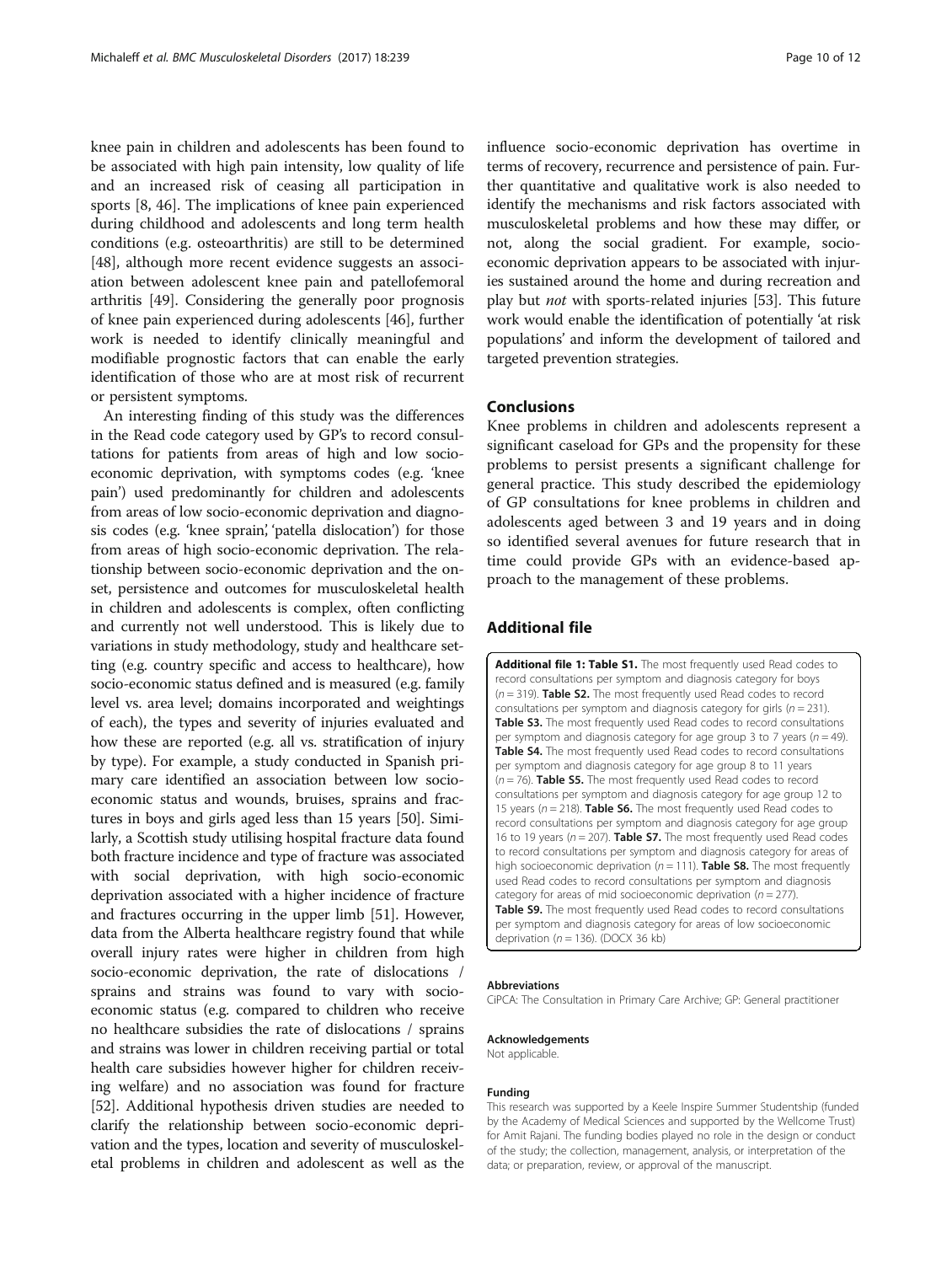#### <span id="page-11-0"></span>Availability of data and materials

The datasets generated and/or analysed during the current study are not publicly available as they refer to individual consultation records. However summarised data are available from the corresponding author on reasonable request.

#### Authors' contributions

ZAM, PC, JP, KMD were involved in the conception and design of the study. ZAM, PC, AR were involved in the analysis and interpretation of data. ZAM drafted and revised the paper. All authors (ZAM, PC, JP, AR, KMD) were involved in critically revising the manuscript and approved the final version of the manuscript. ZAM is guarantor.

#### Competing interests

The authors declare that they have no competing interests.

#### Consent for publication

Not applicable as CiPCA is an anonymised dataset.

#### Ethics approval and consent to participate

The Consultations in Primary Care Archive (CiPCA) dataset, used within this study, has ethical clearance from North Staffordshire Research Ethics Committee (ref 03/04), with extensions approved by Staffordshire and Black Country Research Ethics Committee. Ethics approval constitutes the use of this anonymised dataset for research and hence individual patient consent is not required. Patients who have asked for their medical records not to be used for research have a code applied to their records, Type 1 opt out, at their general practice which means their data is excluded during the extraction process. CiPCA operates a research request procedure where all requests are reviewed by the CiPCA Academic Custodianship Committee ([https://www.keele.ac.uk/mrr/cipcadatabase/\)](https://www.keele.ac.uk/mrr/cipcadatabase/).

#### Publisher's Note

Springer Nature remains neutral with regard to jurisdictional claims in published maps and institutional affiliations.

#### Received: 23 December 2016 Accepted: 17 May 2017 Published online: 02 June 2017

#### References

- 1. Murray C, Vos T, Lozano R, Naghavi M, Flaxman A, Michaud C, Ezzati M, Shibuya K, Salomon J, Abdalla S, et al. Disability-adjusted life years (DALYs) for 291 diseases and injuries in 21 regions, 1990–2010: a systematic analysis for the Global Burden of Disease Study 2010. Lancet. 2012;380(9859):2197–223.
- 2. Michaleff ZA, Kamper SJ, Maher CG, Evans R, Broderick C, Henschke N. Low back pain in children and adolescents: a systematic review and metaanalysis evaluating the effectiveness of conservative interventions. Eur Spine J. 2014;23(10):2046–58.
- 3. Kamper S, Henschke N, Hestbaek L, Dunn K, Williams C. Musculoskeletal pain in children and adolescents. Braz J Phys Ther. 2016;20(3):275–84.
- 4. Perquin C, Hazebroek-Kampschreur A, Hunfeld J, Bohnen A, van Suijlekom-Smit L, Passchier J, van der Wouden J. Pain in children and adolescents: a common experience. Pain. 2000;87:51–8.
- 5. King S, Chambers C, Huguet A, Macnevin R, Mcgrath P, Parker L, MacDonald A. The epidemiology of chronic pain in children and adolescents revisted: a systematic review. Pain. 2011;152:2729–38.
- 6. Roth-Isigkeit A, Thyen U, Stöven H, Schwarzenberger J, Schmucker P. Pain among children and adolescents: restrictions in daily living and triggering factors. Pediatrics. 2005;115(2):152–62.
- 7. Henschke N, Harrison C, McKay D, Broderick C, Latimer J, Britt H, Maher C. Musculoskeletal conditions in children and adolescents managed in Australian primary care. BMC Musculoskelet Disord. 2014;15:164.
- 8. Rathleff M, Skuldbøl S, Rasch M, Roos E, Rasmussen S, Olesen J. Care-seeking behaviour of adolescents with knee pain: a population-based study among 504 adolescents. BMC Musculoskelet Disord. 2013;14:225.
- 9. Groenewald C, Essner B, Wright D, Fesinmeyer M, Palermo T. The economic costs of chronic pain among a cohort of treatment-seeking adolescents in the United States. J Pain. 2014;15(9):925–33.
- 10. Jordan K, Kadam U, Hayward R, Porcheret M, Young C, Croft P. Annual consultation prevalence of regional musculoskeletal problems in primary care: an observational study. BMC Musculoskelet Disord. 2010;11:144.
- 11. De Inocencio J. Musculoskeletal pain in primary pediatric care: analysis of 1000 consecutive general pediatric clinic visits. Pediatrics. 1998;102:6:E63.
- 12. Tan A. M. Phil. Thesis: Paediatric musculoskeletal consultations in primary care: an epidemiological study. Faculty of Health, Institute for Primary Care and Health Sciences, Keele University; 2014.
- 13. Swain M, Henschke N, Kamper S, Downie A, Koes B, Maher C. Accuracy of clinical tests in the diagnosis of anterior cruciate ligament injury: a systematic review. Chiropr Man Therap. 2014;22:25.
- 14. Hegedus E, Cook C, Hasselblad V, Goode A, McCrory D. Physical Examination Tests for Assessing a Torn Meniscus in the Knee: a Systematic Review With Meta-analysis. J Orthop Sports Phys Ther. 2007;39(9):541–50.
- 15. Nunes G, Stapait E, Kirsten M, de Noronha M, Santos G. Clinical test for diagnosis of patellofemoral pain syndrome: systematic review with metaanalysis. Phys Ther Sport. 2013;14(1):54–9.
- 16. Wood L, Muller S, Peat G. The epidemiology of patellofemoral disorders in adulthood: a review of routine general practice morbidity recording. Prim Health Care Res Dev. 2011;12(2):157–64.
- 17. Grelsamer R. Patellar Nomenclature The Tower of Babel Revisited. Clin Orthop Relat Res. 2005;436:60–5.
- 18. Pihlajamäki H, Kuikka P, Leppänen V, Kiuru M, Mattila V. Reliability of clinical findings and magnetic resonance imaging for the diagnosis of chondromalacia patellae. J Bone Joint Surg Am. 2010;92(4):927–34.
- 19. El-Metwally A, Salminen J, Auvinen A, Kautiainen H, Mikkelsson M. Risk factors for traumatic and non-traumatic lower limb pain among preadolescents: a population-based study of Finnish schoolchildren. BMC Musculoskelet Disord. 2006;7:3.
- 20. Menz H, Jordan K, Roddy E, Croft P. Characteristics of primary care consultations for musculoskeletal foot and ankle problems in the UK. Rheumatology. 2010;49:1391–8.
- 21. Jordan K, Clarke A, Symmons D, Fleming D, Porcheret M, Kadam U, Croft P. Measuring disease prevalence: a comparison of musculoskeletal disease using four general practice consultation databases. Br J Gen Pract. 2007;57(534):7–14.
- 22. Porcheret M, Hughes R, Evans D, Jordan K, Whitehurst T, Ogden H, Croft P. Data quality of general practice electronic health records: the impact of a program of assessments, feedback and training. J Am Med Inform Assoc. 2004;11:78–86.
- 23. Jordan K, Jöud A, Bergknut C, Croft P, Edwards J, Peat G, Petersson I, Turkiewicz A, Wilkie R, Englund M. International comparisons of the prevalence of health care for musculoskeletal disorders using population-based health care data from England and Sweden. Ann Rheum Dis. 2014;73(1):212–8.
- 24. Bowling A, Stramer K, Dickinson E, Windsor J, Bond M. Evaluation of specialists' outreach clinics in general practice in England: process and acceptability to patients, specialists, and general practitioners. J Epidemiol Community Health. 1997;51:52–61.
- 25. Benson T. The history of the Read codes: the inaugural James Read Memorial Lecture 2011. Inform Prim Care. 2011;19(3):173–82.
- 26. De Inocencio J. Epidemiology of musculoskeletal pain in primary care. Arch Dis Child. 2004;89:431–4.
- 27. Landis J, Koch G. The Measurement of Observer Agreement for Categorical Data. Biometrics. 1977;33:159–74.
- 28. Kumanov P, Agarwal A. Puberty. Physiology and abnormalities. Switzerland: Springer International Publishing; 2016.
- 29. Ackard D, Neumark-Sztainer D. Health Care Information Sources for Adolescents: Age and Gender Differences on Use, Concerns, and Needs. J Adolesc Health. 2001;29:170–6.
- 30. Von Baeyer C. Children's self-reports of pain intensity: Scale selection, limitations and interpretation. Pain Res Manag. 2006;11(3):157–62.
- 31. Department for Communities and Local Government. English Indices of Deprivation 2015 – Frequently Asked Questions (FAQs). Updated 05 December 2016. [https://www.gov.uk/government/uploads/system/uploads/](https://www.gov.uk/government/uploads/system/uploads/attachment_data/file/579151/English_Indices_of_Deprivation_2015_-_Frequently_Asked_Questions_Dec_2016.pdf) attachment\_data/file/579151/English\_Indices\_of\_Deprivation\_2015\_-[Frequently\\_Asked\\_Questions\\_Dec\\_2016.pdf.](https://www.gov.uk/government/uploads/system/uploads/attachment_data/file/579151/English_Indices_of_Deprivation_2015_-_Frequently_Asked_Questions_Dec_2016.pdf) Accessed 25 March 2017.
- 32. Campbell P, Shraim M, Jordan K, Dunn K. In sickness and in health: a crosssectional analysis of concordance for musculoskeletal pain in 13,507 couples. Eur J Pain. 2015;20(3):438–46.
- 33. Payne R, Abel G. UK indices of multiple deprivation-a way to make comparisons across constituent countries easier. Health Stat Q. 2012;53:22–37.
- 34. Jordan K, Thomas E, Peat G, Wilkie R, Croft P. Social risks for disabling pain in older people: a prospective study of individual and area characteristics. Pain. 2008;137:656–61.